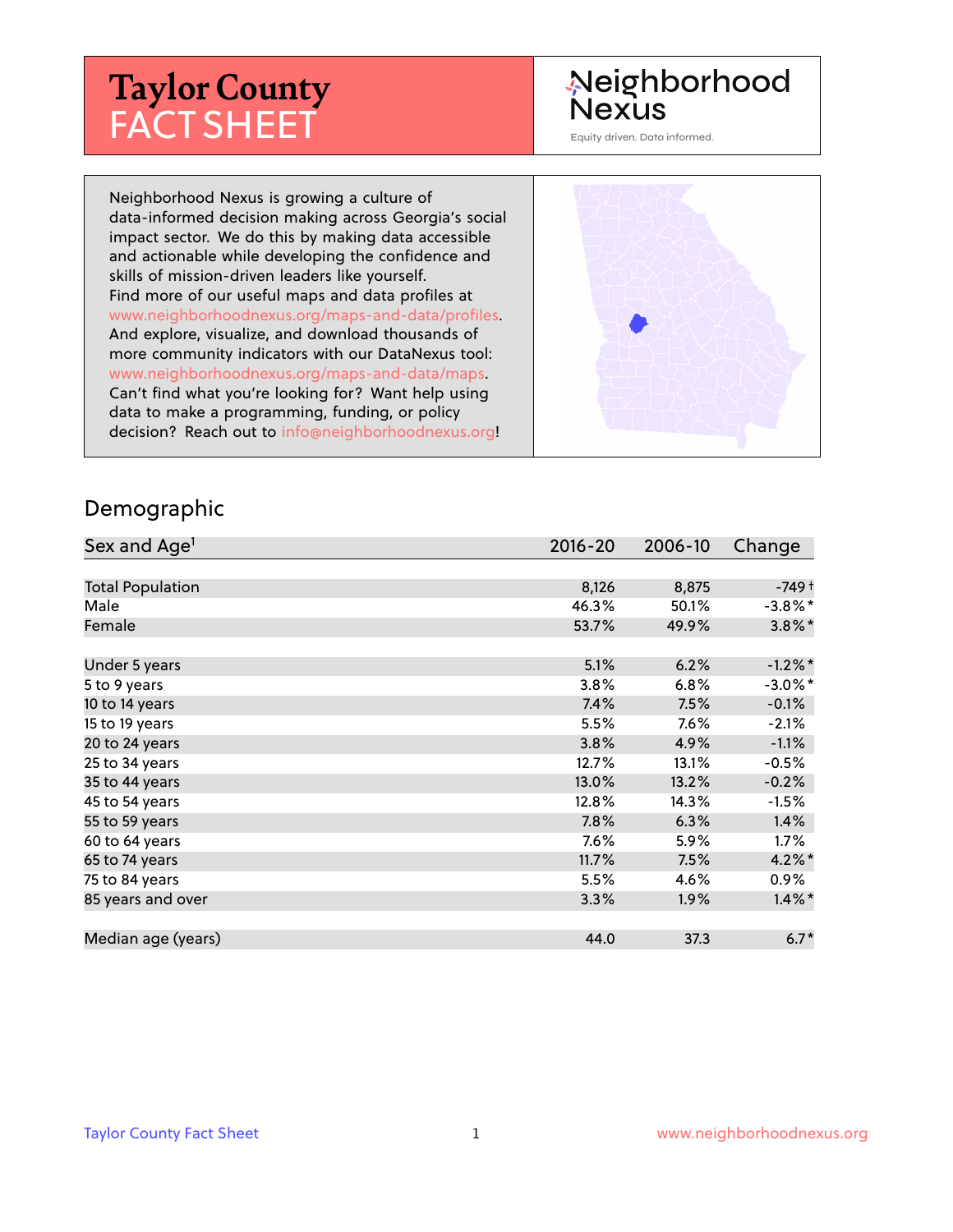# Demographic, continued...

| Race <sup>2</sup>                                            | $2016 - 20$ | 2006-10 | Change     |
|--------------------------------------------------------------|-------------|---------|------------|
| Total population                                             | 8,126       | 8,875   | $-749+$    |
| One race                                                     | 99.3%       | 99.6%   | $-0.3%$    |
| White                                                        | 57.9%       | 58.9%   | $-1.0%$    |
| <b>Black or African American</b>                             | 38.0%       | 40.1%   | $-2.1\%$ * |
| American Indian and Alaska Native                            | 0.0%        | 0.0%    | 0.0%       |
| Asian                                                        | 3.4%        | 0.6%    | $2.8\%$ *  |
| Native Hawaiian and Other Pacific Islander                   | 0.0%        | 0.0%    | 0.0%       |
| Some other race                                              | 0.0%        | 0.0%    | 0.0%       |
| Two or more races                                            | 0.7%        | 0.4%    | 0.3%       |
| Race alone or in combination with other race(s) <sup>3</sup> | $2016 - 20$ | 2006-10 | Change     |
| Total population                                             | 8,126       | 8,875   | $-749+$    |
| White                                                        | 58.5%       | 59.3%   | $-0.7%$ *  |
| <b>Black or African American</b>                             | 38.6%       | 40.2%   | $-1.6\%$ * |
| American Indian and Alaska Native                            | 0.1%        | 0.3%    | $-0.2%$    |
| Asian                                                        | 3.4%        | 0.6%    | $2.8\%$ *  |
| Native Hawaiian and Other Pacific Islander                   | 0.0%        | 0.0%    | 0.0%       |
| Some other race                                              | 0.3%        | 0.0%    | 0.3%       |
| Hispanic or Latino and Race <sup>4</sup>                     | $2016 - 20$ | 2006-10 | Change     |
| <b>Total population</b>                                      | 8,126       | 8,875   | $-749+$    |
| Hispanic or Latino (of any race)                             | 0.7%        | 1.7%    | $-1.0%$ +  |
| Not Hispanic or Latino                                       | 99.3%       | 98.3%   | $1.0\%$ †  |
| White alone                                                  | 57.5%       | 57.2%   | 0.3%       |
| Black or African American alone                              | 38.0%       | 40.1%   | $-2.1\%$ * |
| American Indian and Alaska Native alone                      | 0.0%        | 0.0%    | 0.0%       |
| Asian alone                                                  | 3.4%        | 0.6%    | $2.8\%$ *  |
| Native Hawaiian and Other Pacific Islander alone             | 0.0%        | 0.0%    | 0.0%       |
| Some other race alone                                        | 0.0%        | 0.0%    | 0.0%       |
| Two or more races                                            | 0.4%        | 0.4%    | $-0.0%$    |
| U.S. Citizenship Status <sup>5</sup>                         | $2016 - 20$ | 2006-10 | Change     |
| Foreign-born population                                      | 244         | 95      | $149*$     |
| Naturalized U.S. citizen                                     | 8.2%        | 46.3%   | $-38.1%$   |
| Not a U.S. citizen                                           | 91.8%       | 53.7%   | 38.1%      |
| Citizen, Voting Age Population <sup>6</sup>                  | $2016 - 20$ | 2006-10 | Change     |
| Citizen, 18 and over population                              | 6,353       | 6,548   | $-195*$    |
| Male                                                         | 46.2%       | 47.8%   | $-1.6%$ *  |
| Female                                                       | 53.8%       | 52.2%   | $1.6\%$ *  |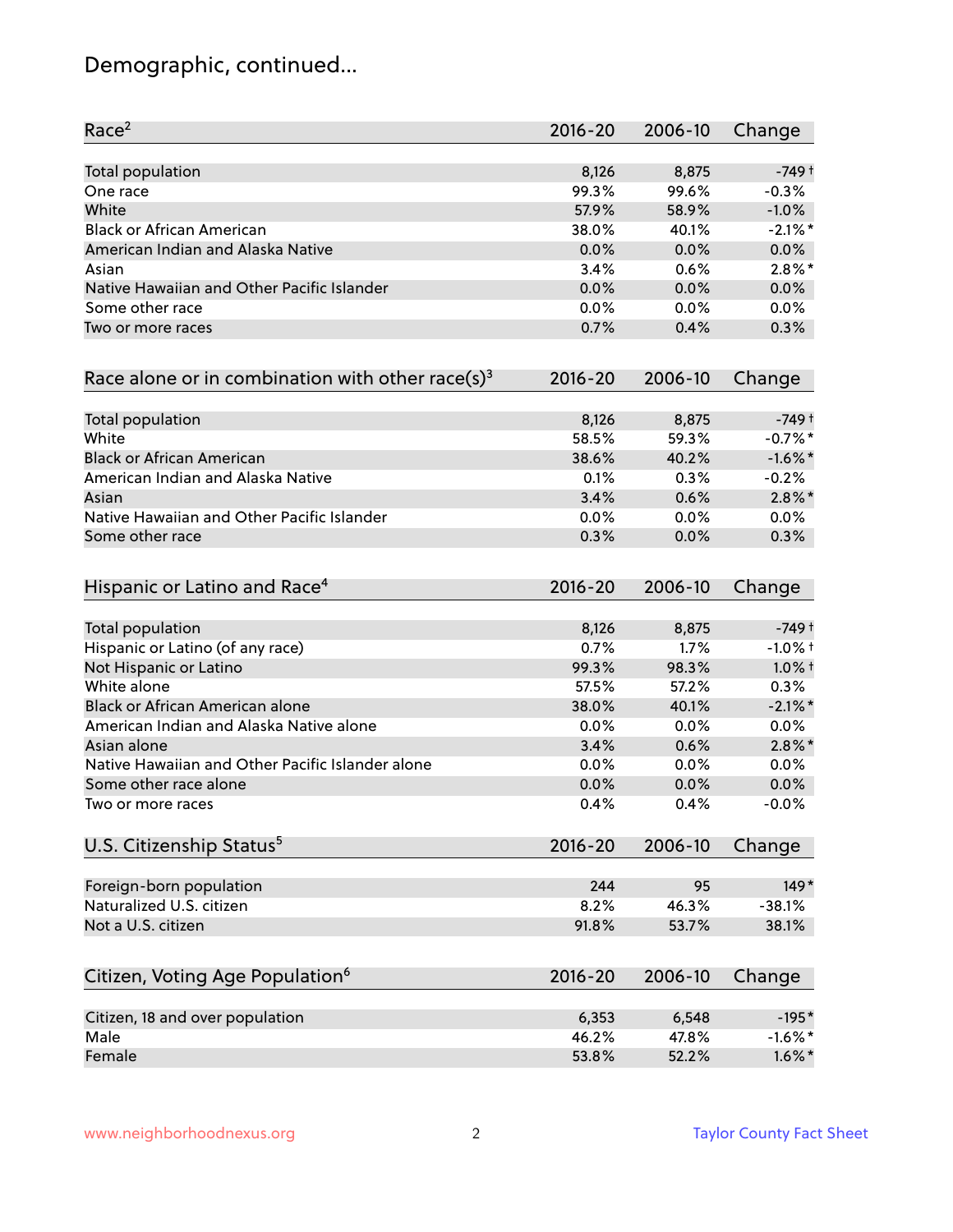#### Economic

| Income <sup>7</sup>                                 | $2016 - 20$ | 2006-10 | Change     |
|-----------------------------------------------------|-------------|---------|------------|
|                                                     |             |         |            |
| All households                                      | 3,623       | 3,430   | 193        |
| Less than \$10,000                                  | 19.5%       | 18.4%   | 1.2%       |
| \$10,000 to \$14,999                                | 9.3%        | 15.9%   | $-6.6\%$ * |
| \$15,000 to \$24,999                                | 13.9%       | 15.4%   | $-1.5%$    |
| \$25,000 to \$34,999                                | 12.2%       | 10.2%   | 2.0%       |
| \$35,000 to \$49,999                                | 16.0%       | 12.7%   | 3.3%       |
| \$50,000 to \$74,999                                | 9.2%        | 13.3%   | $-4.1%$    |
| \$75,000 to \$99,999                                | 10.4%       | 7.6%    | 2.8%       |
| \$100,000 to \$149,999                              | 5.7%        | 4.3%    | 1.4%       |
| \$150,000 to \$199,999                              | 1.7%        | 0.4%    | $1.4\%$ *  |
| \$200,000 or more                                   | 2.2%        | 2.0%    | 0.2%       |
| Median household income (dollars)                   | 28,550      | 25,237  | 3,313      |
| Mean household income (dollars)                     | 45,813      | 39,650  | 6,163      |
| With earnings                                       | 64.0%       | 64.4%   | $-0.4%$    |
| Mean earnings (dollars)                             | 53,211      | 47,066  | 6,145      |
| <b>With Social Security</b>                         | 33.5%       | 35.9%   | $-2.5%$    |
| Mean Social Security income (dollars)               | 17,192      | 12,274  | 4,918*     |
| With retirement income                              | 24.6%       | 13.7%   | 10.9%*     |
| Mean retirement income (dollars)                    | 16,172      | 16,112  | 60         |
| With Supplemental Security Income                   | 8.6%        | 8.1%    | 0.5%       |
| Mean Supplemental Security Income (dollars)         | 10,298      | 7,404   | 2,894*     |
| With cash public assistance income                  | 3.5%        | 0.5%    | $3.0\%$ *  |
| Mean cash public assistance income (dollars)        | 1,511       | 728     | 783*       |
| With Food Stamp/SNAP benefits in the past 12 months | 29.4%       | 21.1%   | $8.3\%$ *  |
|                                                     |             |         |            |
| Families                                            | 2,315       | 2,523   | $-208$     |
| Less than \$10,000                                  | 18.4%       | 10.8%   | $7.5\%$ *  |
| \$10,000 to \$14,999                                | 1.8%        | 10.4%   | $-8.6\%$ * |
| \$15,000 to \$24,999                                | 14.7%       | 17.2%   | $-2.5%$    |
| \$25,000 to \$34,999                                | 13.0%       | 10.5%   | 2.6%       |
| \$35,000 to \$49,999                                | 15.6%       | 14.3%   | 1.4%       |
| \$50,000 to \$74,999                                | 9.5%        | 18.0%   | $-8.5%$    |
| \$75,000 to \$99,999                                | 12.2%       | 9.9%    | 2.3%       |
| \$100,000 to \$149,999                              | 8.9%        | 5.9%    | 3.0%       |
| \$150,000 to \$199,999                              | 2.7%        | 0.5%    | $2.2\%$ *  |
| \$200,000 or more                                   | 3.2%        | 2.6%    | 0.6%       |
| Median family income (dollars)                      | 37,474      | 35,819  | 1,655      |
| Mean family income (dollars)                        | 55,399      | 48,460  | 6,939      |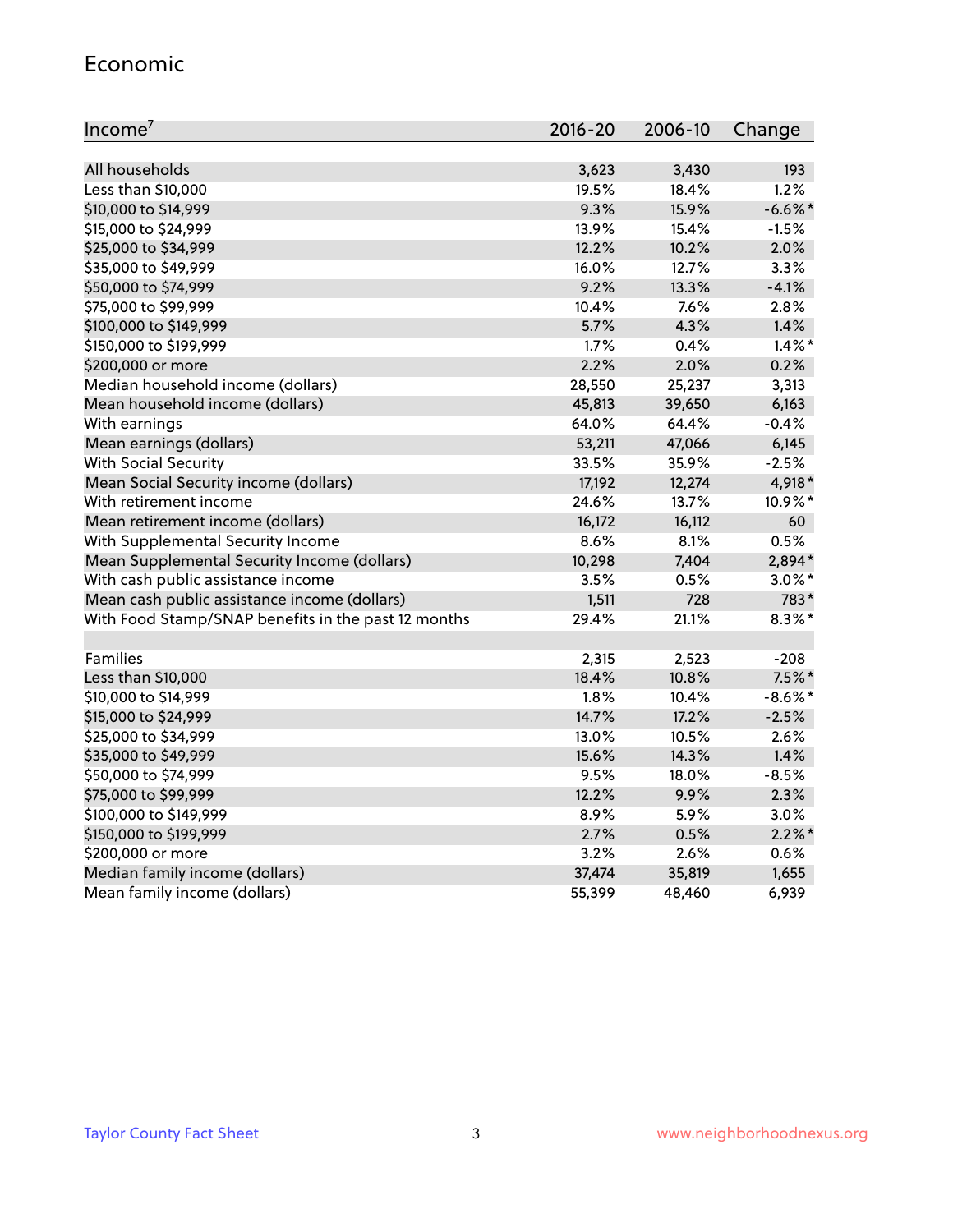### Economic, continued...

| Income, continued <sup>8</sup>                                        | $2016 - 20$ | 2006-10 | Change      |
|-----------------------------------------------------------------------|-------------|---------|-------------|
|                                                                       |             |         |             |
| Nonfamily households                                                  | 1,308       | 907     | 401*        |
| Median nonfamily income (dollars)                                     | 20,317      | 11,077  | $9,240*$    |
| Mean nonfamily income (dollars)                                       | 27,687      | 14,229  | 13,458*     |
| Median earnings for workers (dollars)                                 | 27,693      | 23,473  | $4,220*$    |
| Median earnings for male full-time, year-round workers                | 36,648      | 40,995  | $-4,347*$   |
| (dollars)                                                             |             |         |             |
| Median earnings for female full-time, year-round workers<br>(dollars) | 27,174      | 25,919  | 1,255       |
| Per capita income (dollars)                                           | 21,770      | 14,693  | 7,076*      |
|                                                                       |             |         |             |
| Families and People Below Poverty Level <sup>9</sup>                  | 2016-20     | 2006-10 | Change      |
| <b>All families</b>                                                   |             |         | 2.8%        |
|                                                                       | 28.6%       | 25.9%   |             |
| With related children under 18 years                                  | 42.2%       | 35.9%   | 6.3%        |
| With related children under 5 years only                              | 38.1%       | 34.3%   | 3.8%        |
| Married couple families                                               | 16.8%       | 15.8%   | 1.0%        |
| With related children under 18 years                                  | 28.7%       | 29.0%   | $-0.3%$     |
| With related children under 5 years only                              | 0.0%        | 47.5%   | $-47.5%$ *  |
| Families with female householder, no husband present                  | 46.3%       | 45.1%   | 1.2%        |
| With related children under 18 years                                  | 50.0%       | 52.8%   | $-2.8%$     |
| With related children under 5 years only                              | 0.0%        | 28.5%   | $-28.5%$    |
| All people                                                            | 29.4%       | 33.1%   | $-3.7%$     |
| Under 18 years                                                        | 37.2%       | 39.9%   | $-2.7%$     |
| Related children under 18 years                                       | 36.6%       | 39.9%   | $-3.2%$     |
| Related children under 5 years                                        | 49.9%       | 44.0%   | 5.8%        |
| Related children 5 to 17 years                                        | 32.2%       | 38.4%   | $-6.2%$     |
| 18 years and over                                                     | 27.5%       | 30.7%   | $-3.2%$     |
| 18 to 64 years                                                        | 29.1%       | 30.8%   | $-1.7%$     |
| 65 years and over                                                     | 23.1%       | 30.7%   | $-7.7%$     |
| People in families                                                    | 26.7%       | 29.3%   | $-2.6%$     |
| Unrelated individuals 15 years and over                               | 40.2%       | 58.0%   | $-17.7\%$ * |
|                                                                       |             |         |             |
| Non-Hispanic white people                                             | 23.8%       | 22.3%   | 1.5%        |
| Black or African-American people                                      | 32.1%       | 50.1%   | $-18.0\%$ * |
| Asian people                                                          | 100.0%      | 0.0%    | 100.0%      |
| Hispanic or Latino people                                             | 0.0%        | 40.0%   | $-40.0%$    |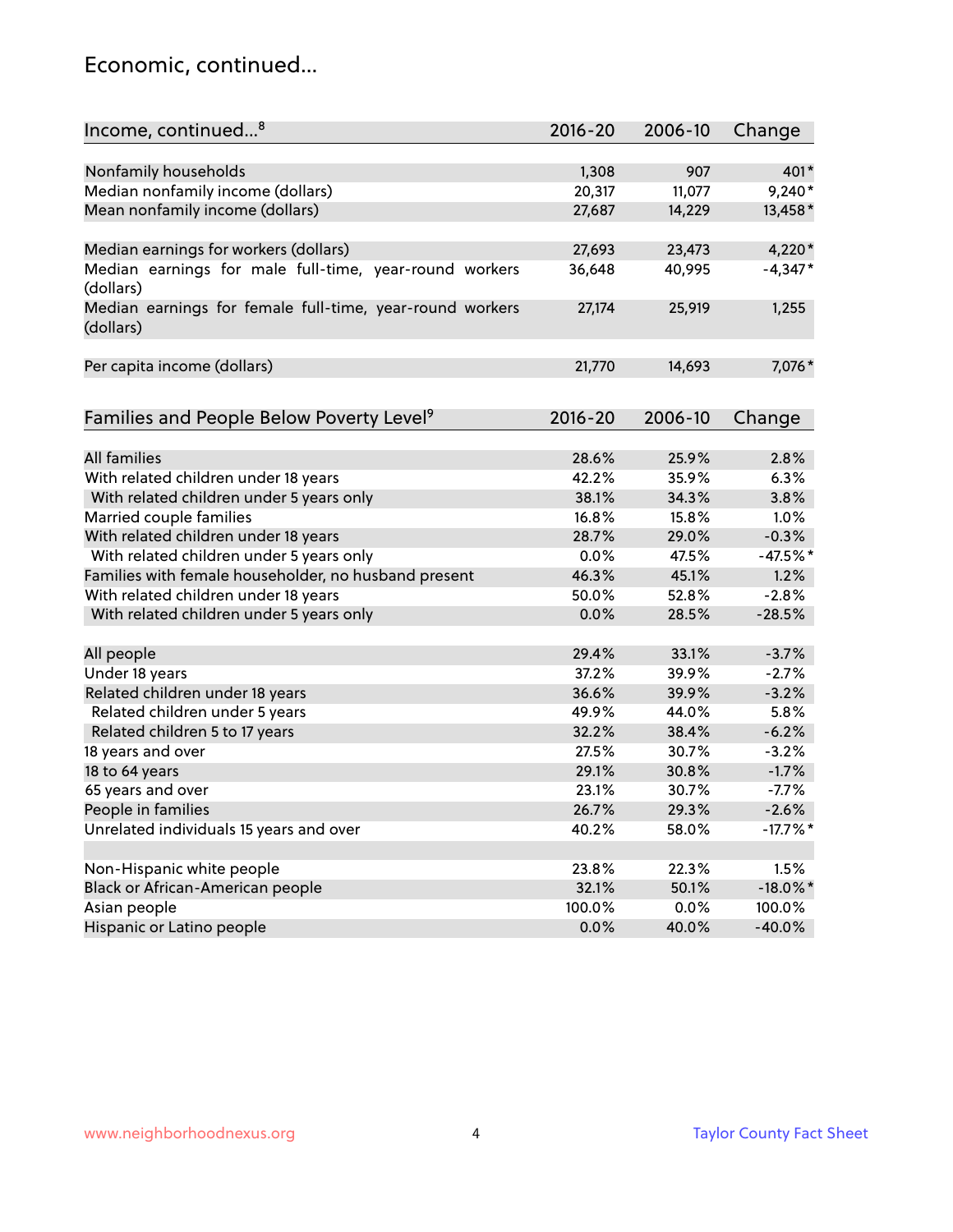# Employment

| Employment Status <sup>10</sup>                                                               | 2010        | 2020    | Change      |
|-----------------------------------------------------------------------------------------------|-------------|---------|-------------|
| In Labor Force                                                                                | 2,746       | 3,255   | 3,255       |
| <b>Unemployment Rate</b>                                                                      | 6.7%        | 14.5%   | $-7.8%$     |
| Industry <sup>11</sup>                                                                        | $2016 - 20$ | 2006-10 | Change      |
|                                                                                               |             |         |             |
| Civilian employed population 16 years and over                                                | 3,140       | 2,826   | 314         |
| Agriculture, forestry, fishing and hunting, and mining                                        | 4.2%        | 4.8%    | $-0.6%$     |
| Construction                                                                                  | 6.0%        | 17.3%   | $-11.3\%$ * |
| Manufacturing                                                                                 | 15.2%       | 11.6%   | 3.6%        |
| Wholesale trade                                                                               | 4.3%        | 6.1%    | $-1.7%$     |
| Retail trade                                                                                  | 14.8%       | 6.5%    | $8.3\%$ *   |
| Transportation and warehousing, and utilities                                                 | 5.2%        | 7.5%    | $-2.3%$     |
| Information                                                                                   | 0.5%        | 2.7%    | $-2.1\%$ *  |
| Finance and insurance, and real estate and rental and leasing                                 | 2.0%        | 3.1%    | $-1.1%$     |
| Professional, scientific, and management, and administrative<br>and waste management services | 8.5%        | 4.4%    | 4.1%*       |
| Educational services, and health care and social assistance                                   | 24.4%       | 16.7%   | $7.7\%$ *   |
| Arts, entertainment, and recreation, and accommodation and<br>food services                   | 1.4%        | 1.9%    | $-0.5%$     |
| Other services, except public administration                                                  | 4.2%        | 4.8%    | $-0.6%$     |
| <b>Public administration</b>                                                                  | 9.2%        | 12.6%   | $-3.4%$     |
| Occupation <sup>12</sup>                                                                      | $2016 - 20$ | 2006-10 | Change      |
|                                                                                               |             |         |             |
| Civilian employed population 16 years and over                                                | 3,140       | 2,826   | 314         |
| Management, business, science, and arts occupations                                           | 27.7%       | 24.9%   | 2.8%        |
| Service occupations                                                                           | 19.5%       | 14.2%   | 5.3%        |
| Sales and office occupations                                                                  | 20.2%       | 20.6%   | $-0.4%$     |
| Natural<br>construction,<br>resources,<br>and<br>maintenance<br>occupations                   | 11.6%       | 20.3%   | $-8.7%$     |
| Production, transportation, and material moving occupations                                   | 21.0%       | 19.9%   | 1.1%        |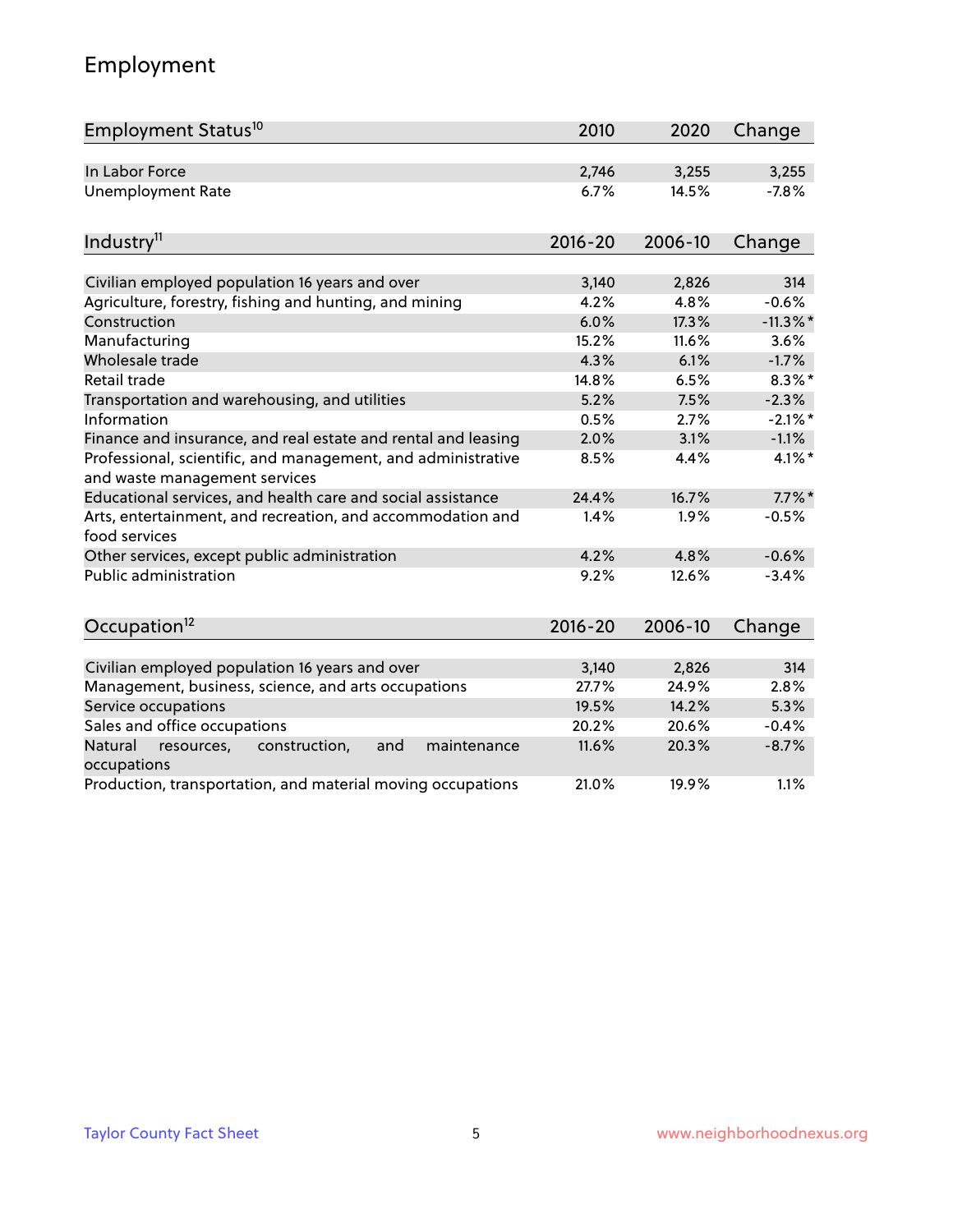# Employment, continued...

| Class of Worker <sup>13</sup>                          | $2016 - 20$ | 2006-10 | Change   |
|--------------------------------------------------------|-------------|---------|----------|
| Civilian employed population 16 years and over         | 3,140       | 2,826   | 314      |
| Private wage and salary workers                        | 71.6%       | 68.1%   | $3.5%$ * |
| Government workers                                     | 22.1%       | 23.0%   | $-0.9%$  |
| Self-employed in own not incorporated business workers | 6.1%        | 8.8%    | $-2.7%$  |
| Unpaid family workers                                  | 0.2%        | 0.1%    | 0.1%     |
|                                                        |             |         |          |
| Job Flows <sup>14</sup>                                | 2019        | 2010    | Change   |
| Total Jobs in county                                   | 1,646       | 1,747   | $-101$   |
| Held by residents of county                            | 43.6%       | 55.6%   | $-12.0%$ |
| Held by non-residents of county                        | 56.4%       | 44.4%   | 12.0%    |
|                                                        |             |         |          |
| Jobs by Industry Sector <sup>15</sup>                  | 2019        | 2010    | Change   |
| Total Jobs in county                                   | 1,646       | 1,747   | $-101$   |
| Goods Producing sectors                                | 23.8%       | 16.7%   | 7.2%     |
| Trade, Transportation, and Utilities sectors           | 23.1%       | 20.3%   | 2.8%     |
| All Other Services sectors                             | 53.0%       | 63.0%   | $-10.0%$ |
|                                                        |             |         |          |
| Total Jobs in county held by county residents          | 717         | 971     | $-254$   |
| <b>Goods Producing sectors</b>                         | 17.3%       | 19.5%   | $-2.2%$  |
| Trade, Transportation, and Utilities sectors           | 19.2%       | 19.2%   | 0.1%     |
| All Other Services sectors                             | 63.5%       | 61.4%   | 2.1%     |
| Jobs by Earnings <sup>16</sup>                         | 2019        | 2010    | Change   |
|                                                        |             |         |          |
| Total Jobs in county                                   | 1,646       | 1,747   | $-101$   |
| Jobs with earnings \$1250/month or less                | 25.3%       | 32.1%   | $-6.8%$  |
| Jobs with earnings \$1251/month to \$3333/month        | 34.9%       | 44.0%   | $-9.1%$  |
| Jobs with earnings greater than \$3333/month           | 39.9%       | 23.9%   | 16.0%    |
| Total Jobs in county held by county residents          | 717         | 971     | $-254$   |
| Jobs with earnings \$1250/month or less                | 27.1%       | 37.3%   | $-10.2%$ |
| Jobs with earnings \$1251/month to \$3333/month        | 40.4%       | 40.3%   | $0.2\%$  |
| Jobs with earnings greater than \$3333/month           | 32.5%       | 22.5%   | 10.0%    |
|                                                        |             |         |          |
| Jobs by Age of Worker <sup>17</sup>                    | 2019        | 2010    | Change   |
|                                                        |             |         |          |
| Total Jobs in county                                   | 1,646       | 1,747   | $-101$   |
| Jobs with workers age 29 or younger                    | 19.2%       | 14.8%   | 4.4%     |
| Jobs with workers age 30 to 54                         | 53.6%       | 63.5%   | $-9.8%$  |
| Jobs with workers age 55 or older                      | 27.2%       | 21.8%   | 5.4%     |
| Total Jobs in county held by county residents          | 717         | 971     | $-254$   |
| Jobs with workers age 29 or younger                    | 14.8%       | 14.1%   | 0.7%     |
| Jobs with workers age 30 to 54                         | 53.8%       | 64.1%   | $-10.2%$ |
| Jobs with workers age 55 or older                      | 31.4%       | 21.8%   | 9.5%     |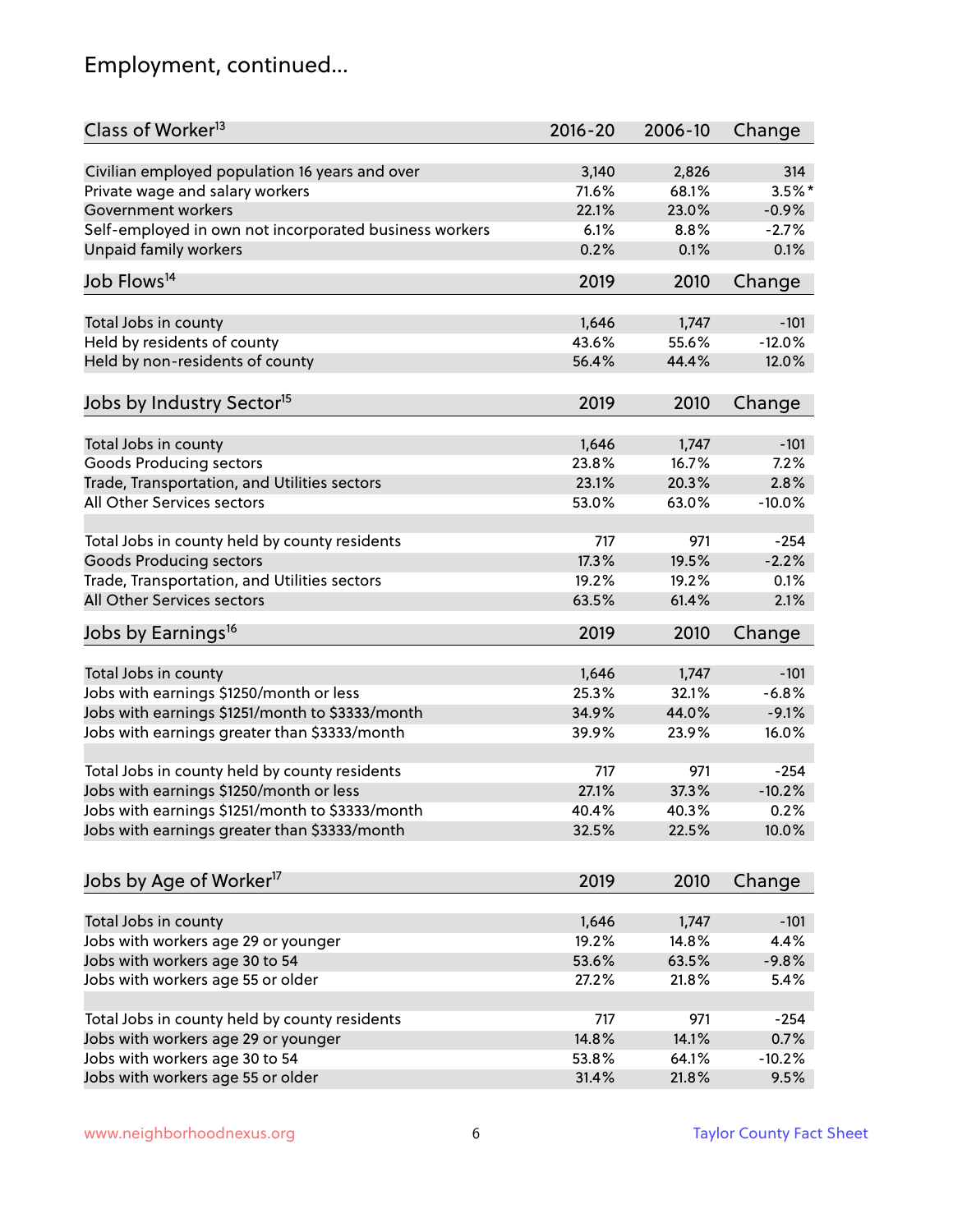#### Education

| Early Learning <sup>18</sup>                        |             |         | 2022        |
|-----------------------------------------------------|-------------|---------|-------------|
| Licensed Capacity of Early Learning Centers         |             |         | 68          |
| Licenced capacity per 1,000 children ages 0-4       |             |         | 158.5       |
| School Enrollment <sup>19</sup>                     | 2022        | 2010    | Change      |
|                                                     |             |         |             |
| <b>Enrolled in Public School</b>                    | 1,268       | 1,535   | $-267$      |
| White                                               | 50.7%       | 53.7%   | $-3.0%$     |
| <b>Black or African-American</b>                    | 41.7%       | 44.2%   | $-2.5%$     |
| Asian                                               | 0.9%        | 0.0%    | 0.9%        |
| <b>Native American</b>                              | 0.1%        | 0.0%    | 0.1%        |
| Pacific Islander                                    | 0.1%        | 0.0%    | 0.0%        |
| <b>Biracial or Multi-Racial</b>                     | 3.6%        | 0.0%    | 3.6%        |
| Hispanic or Latino                                  | 2.8%        | 0.0%    | 2.8%        |
| Georgia Milestones: 3rd Grade Reading <sup>20</sup> |             |         | 2019        |
| <b>Number of Students Tested</b>                    |             |         |             |
|                                                     |             |         | 96          |
| Proficient or Distinguished                         |             |         | 27.1%       |
| Georgia Milestones: 8th Grade Math <sup>21</sup>    |             |         | 2019        |
| <b>Number of Students Tested</b>                    |             |         | 96          |
| Proficient or Distinguished                         |             |         | 29.2%       |
| Graduation Rates <sup>22</sup>                      | 2021        | 2012    | Change      |
|                                                     |             |         |             |
| Cohort                                              | 110         | 121     | $-11$       |
| <b>High School Graduation Rate</b>                  | 85.5%       | 67.8%   | 17.7%       |
| Educational Attainment <sup>23</sup>                | $2016 - 20$ | 2006-10 | Change      |
| Population 25 years and over                        | 6,044       | 5,934   | 110         |
| Less than 9th grade                                 | 8.2%        | 10.8%   | $-2.6%$     |
| 9th to 12th grade, no diploma                       | 12.3%       | 25.7%   | $-13.5\%$ * |
|                                                     |             |         |             |
| High school graduate (includes equivalency)         | 39.1%       | 35.6%   | 3.4%        |
| Some college, no degree                             | 19.5%       | 16.6%   | 2.8%        |
| Associate's degree                                  | 8.5%        | 3.8%    | $4.6\%$ *   |
| Bachelor's degree                                   | 8.1%        | 5.4%    | 2.7%        |
| Graduate or professional degree                     | 4.4%        | 2.0%    | 2.4%        |
| Percent high school graduate or higher              | 79.5%       | 63.5%   | 16.0%*      |
| Percent bachelor's degree or higher                 | 12.5%       | 7.4%    | $5.1\%$ *   |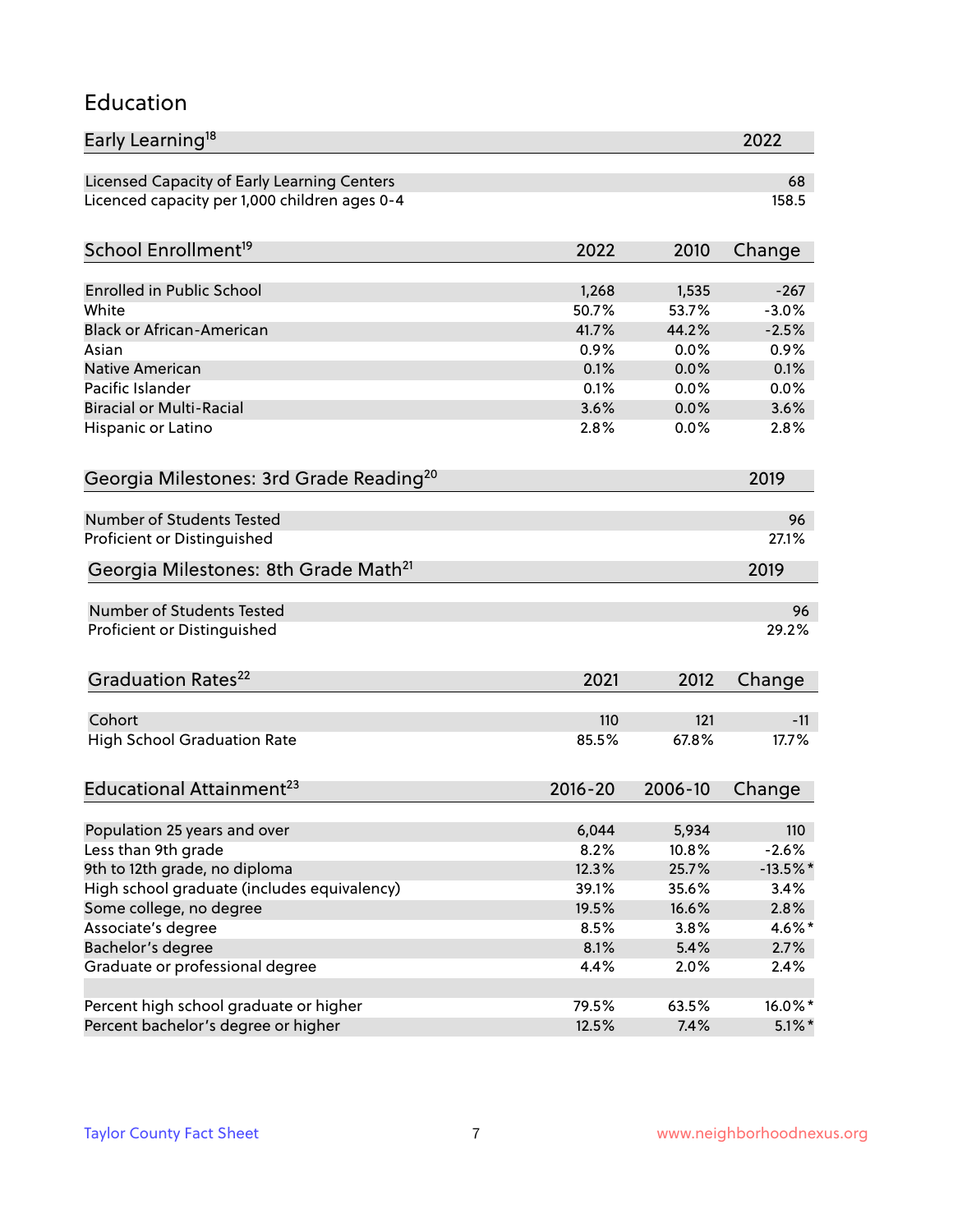### Housing

| Households by Type <sup>24</sup>                     | 2016-20     | 2006-10 | Change     |
|------------------------------------------------------|-------------|---------|------------|
|                                                      |             |         |            |
| <b>Total households</b>                              | 3,623       | 3,430   | 193        |
| Family households (families)                         | 63.9%       | 73.6%   | $-9.7%$ *  |
| With own children under 18 years                     | 29.6%       | 32.9%   | $-3.3%$    |
| Married-couple family                                | 40.2%       | 46.6%   | $-6.4%$    |
| With own children of the householder under 18 years  | 16.1%       | 21.5%   | $-5.5%$    |
| Male householder, no wife present, family            | 6.9%        | 4.8%    | 2.1%       |
| With own children of the householder under 18 years  | 5.5%        | 2.2%    | $3.3\%$ *  |
| Female householder, no husband present, family       | 16.8%       | 22.2%   | $-5.3%$    |
| With own children of the householder under 18 years  | 8.0%        | 9.2%    | $-1.2%$    |
| Nonfamily households                                 | 36.1%       | 26.4%   | $9.7\%$ *  |
| Householder living alone                             | 31.1%       | 25.7%   | 5.5%       |
| 65 years and over                                    | 13.4%       | 14.7%   | $-1.3%$    |
|                                                      |             |         |            |
| Households with one or more people under 18 years    | 34.7%       | 40.1%   | $-5.4%$    |
| Households with one or more people 65 years and over | 35.4%       | 29.7%   | $5.7\%$ *  |
|                                                      |             |         |            |
| Average household size                               | 2.19        | 2.44    | $-0.24*$   |
| Average family size                                  | 2.74        | 2.87    | $-0.13$    |
| Housing Occupancy <sup>25</sup>                      | 2016-20     | 2006-10 | Change     |
|                                                      |             |         |            |
| Total housing units                                  | 4,623       | 4,491   | 132        |
| Occupied housing units                               | 78.4%       | 76.4%   | 2.0%       |
| Vacant housing units                                 | 21.6%       | 23.6%   | $-2.0%$    |
|                                                      |             |         |            |
| Homeowner vacancy rate                               | 0.0         | 0.9     | $-0.9$     |
| Rental vacancy rate                                  | 8.2         | 11.4    | $-3.3$     |
|                                                      |             |         |            |
| Units in Structure <sup>26</sup>                     | $2016 - 20$ | 2006-10 | Change     |
| Total housing units                                  | 4,623       | 4,491   | 132        |
| 1-unit, detached                                     | 51.0%       | 59.8%   | $-8.7\%$ * |
| 1-unit, attached                                     | 0.4%        | 0.7%    | $-0.3%$    |
| 2 units                                              | 2.6%        | 3.5%    | $-0.9%$    |
| 3 or 4 units                                         | 2.1%        | 1.2%    | $0.9\%$    |
| 5 to 9 units                                         | 3.6%        | 1.3%    | $2.3\%$ *  |
| 10 to 19 units                                       | 2.4%        | 0.0%    | 2.4%       |
| 20 or more units                                     | 0.8%        | 0.5%    | 0.3%       |
| Mobile home                                          | 37.0%       | 33.0%   | 4.0%       |
| Boat, RV, van, etc.                                  | 0.1%        | 0.0%    | 0.1%       |
|                                                      |             |         |            |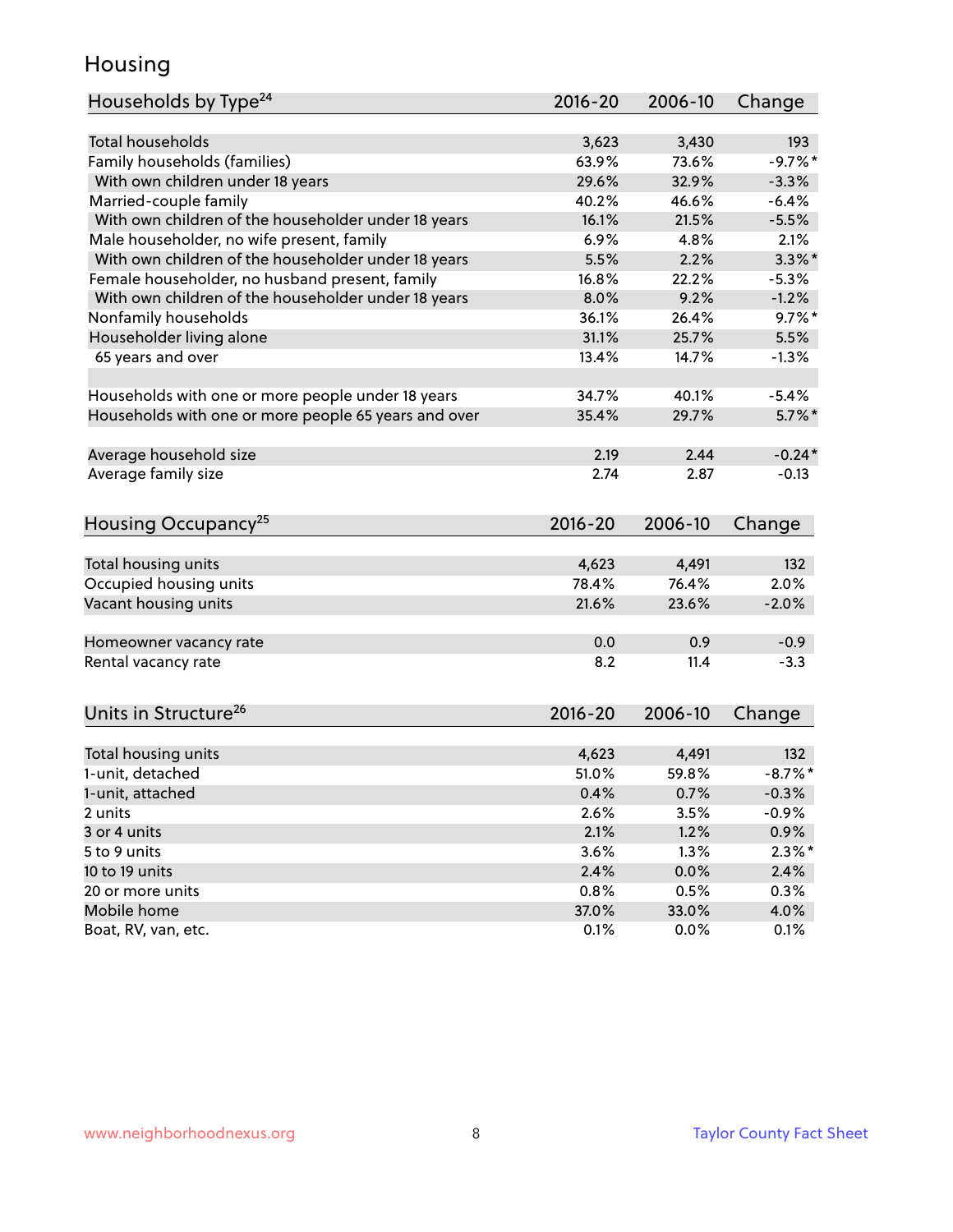# Housing, Continued...

| Year Structure Built <sup>27</sup>             | 2016-20        | 2006-10        | Change               |
|------------------------------------------------|----------------|----------------|----------------------|
| Total housing units                            | 4,623          | 4,491          | 132                  |
| Built 2014 or later                            | 0.3%           | (X)            | (X)                  |
| Built 2010 to 2013                             | 3.1%           | (X)            | (X)                  |
| Built 2000 to 2009                             | 9.5%           | 7.1%           | 2.4%                 |
| Built 1990 to 1999                             | 24.5%          | 27.5%          | $-3.0%$              |
| Built 1980 to 1989                             | 19.7%          | 16.1%          | 3.6%                 |
| Built 1970 to 1979                             | 20.1%          | 18.8%          | 1.3%                 |
| Built 1960 to 1969                             | 9.8%           | 11.9%          | $-2.1%$              |
| Built 1950 to 1959                             | 6.4%           | 6.6%           | $-0.2%$              |
| Built 1940 to 1949                             | 2.1%           | 2.8%           | $-0.6%$              |
| Built 1939 or earlier                          | 4.5%           | 9.3%           | $-4.8\%$ *           |
| Housing Tenure <sup>28</sup>                   | $2016 - 20$    | 2006-10        | Change               |
|                                                |                |                |                      |
| Occupied housing units                         | 3,623          | 3,430          | 193                  |
| Owner-occupied                                 | 60.2%          | 74.2%          | $-14.0\%$ *          |
| Renter-occupied                                | 39.8%          | 25.8%          | 14.0%*               |
| Average household size of owner-occupied unit  | 2.40           | 2.36           | 0.04                 |
| Average household size of renter-occupied unit | 1.88           | 2.65           | $-0.77$              |
| Residence 1 Year Ago <sup>29</sup>             | 2016-20        | 2006-10        | Change               |
|                                                |                |                |                      |
| Population 1 year and over<br>Same house       | 8,118<br>93.6% | 8,842<br>85.0% | $-724*$<br>$8.6\%$ * |
| Different house in the U.S.                    | 6.1%           | 15.0%          | $-8.9\%*$            |
| Same county                                    | 1.3%           | 5.2%           | $-3.8%$              |
| Different county                               | 4.7%           | 9.8%           | $-5.1\%$ *           |
| Same state                                     | 3.1%           | 8.9%           | $-5.9\%$ *           |
| Different state                                | 1.7%           | 0.9%           | 0.8%                 |
| Abroad                                         | 0.4%           | 0.0%           | 0.4%                 |
| Value of Housing Unit <sup>30</sup>            | $2016 - 20$    | 2006-10        | Change               |
|                                                |                |                |                      |
| Owner-occupied units                           | 2,181          | 2,546          | $-365*$              |
| Less than \$50,000                             | 27.1%          | 39.7%          | $-12.6\%$ *          |
| \$50,000 to \$99,999                           | 29.7%          | 33.5%          | $-3.8%$              |
| \$100,000 to \$149,999                         | 15.0%          | 5.3%           | $9.7\%$ *            |
| \$150,000 to \$199,999                         | 15.3%          | 6.3%           | $9.0\%$ *            |
| \$200,000 to \$299,999                         | 10.5%          | 7.1%           | 3.4%                 |
| \$300,000 to \$499,999                         | 2.4%           | 6.6%           | $-4.3%$              |
| \$500,000 to \$999,999                         | 0.0%           | 1.5%           | $-1.5%$              |
| \$1,000,000 or more                            | 0.0%           | 0.0%           | 0.0%                 |
| Median (dollars)                               | 87,100         | 61,500         | 25,600*              |
| Mortgage Status <sup>31</sup>                  | 2016-20        | 2006-10        | Change               |
| Owner-occupied units                           | 2,181          | 2,546          | $-365*$              |
| Housing units with a mortgage                  | 36.4%          | 45.3%          | $-9.0%$              |
| Housing units without a mortgage               | 63.6%          | 54.7%          | 9.0%                 |
|                                                |                |                |                      |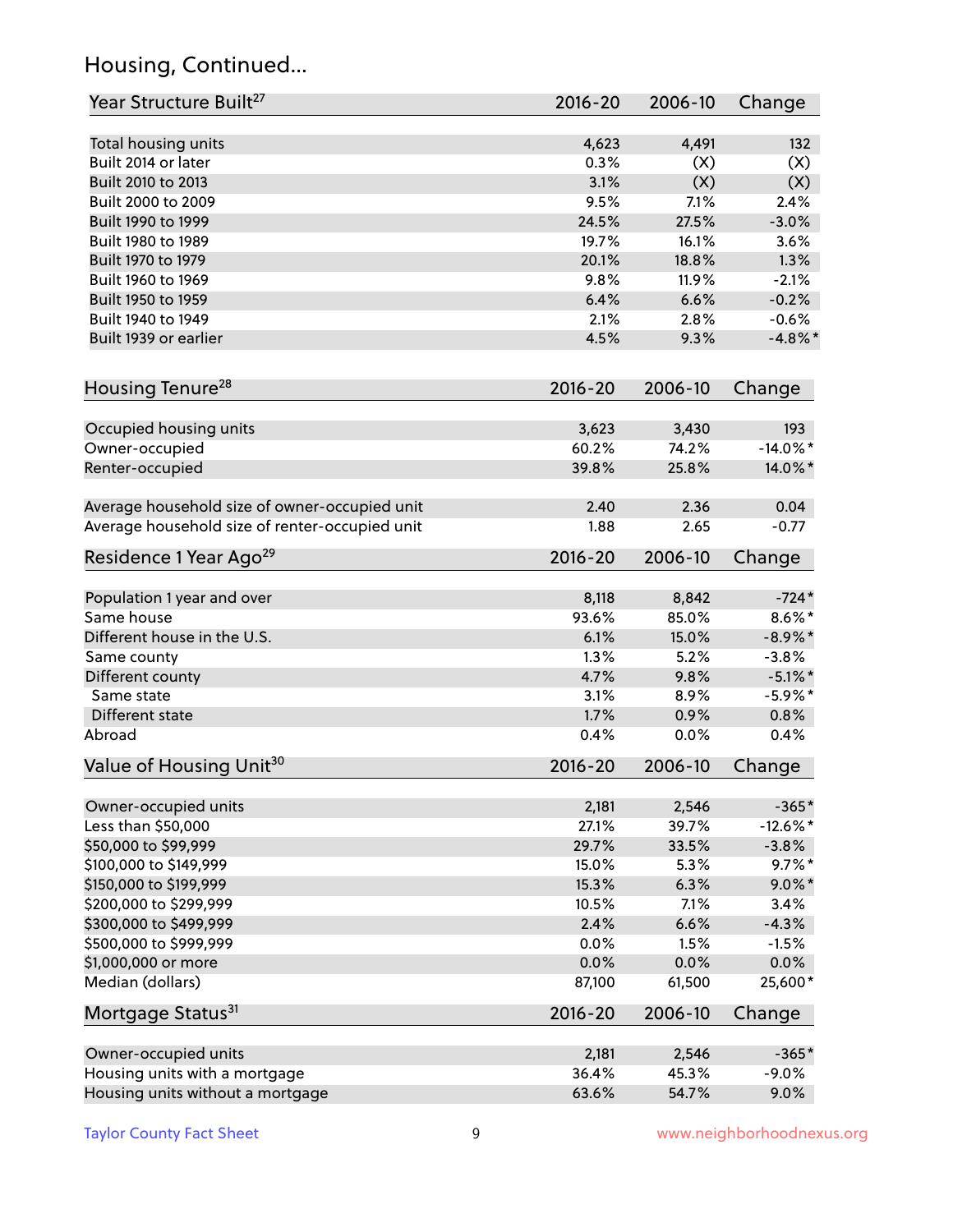# Housing, Continued...

| Selected Monthly Owner Costs <sup>32</sup>                                            | 2016-20     | 2006-10 | Change      |
|---------------------------------------------------------------------------------------|-------------|---------|-------------|
| Housing units with a mortgage                                                         | 793         | 1,154   | $-361*$     |
| Less than \$300                                                                       | 0.0%        | 0.0%    | 0.0%        |
| \$300 to \$499                                                                        | 0.0%        | 3.9%    | $-3.9%$     |
| \$500 to \$999                                                                        | 61.3%       | 51.6%   | 9.6%        |
| \$1,000 to \$1,499                                                                    | 25.1%       | 36.5%   | $-11.4%$    |
| \$1,500 to \$1,999                                                                    | 10.1%       | 5.5%    | 4.5%        |
| \$2,000 to \$2,999                                                                    | 3.5%        | 1.1%    | 2.4%        |
| \$3,000 or more                                                                       | 0.0%        | 1.3%    | $-1.3%$     |
| Median (dollars)                                                                      | 904         | 895     | 9           |
| Housing units without a mortgage                                                      | 1,388       | 1,392   | $-4$        |
| Less than \$150                                                                       | 6.6%        | 13.4%   | $-6.8%$     |
| \$150 to \$249                                                                        | 14.2%       | 22.6%   | $-8.4%$     |
| \$250 to \$349                                                                        | 8.9%        | 27.9%   | $-19.0\%$ * |
| \$350 to \$499                                                                        | 36.5%       | 24.9%   | 11.7%       |
| \$500 to \$699                                                                        | 25.1%       | 5.0%    | 20.1%*      |
| \$700 or more                                                                         | 8.7%        | 6.3%    | 2.4%        |
| Median (dollars)                                                                      | 424         | 317     | $107*$      |
| Selected Monthly Owner Costs as a Percentage of<br>Household Income <sup>33</sup>     | $2016 - 20$ | 2006-10 | Change      |
| Housing units with a mortgage (excluding units where<br>SMOCAPI cannot be computed)   | 793         | 1,061   | $-268$      |
| Less than 20.0 percent                                                                | 50.3%       | 47.8%   | 2.5%        |
| 20.0 to 24.9 percent                                                                  | 19.4%       | 10.3%   | $9.1\%$ *   |
| 25.0 to 29.9 percent                                                                  | 9.1%        | 6.4%    | 2.7%        |
| 30.0 to 34.9 percent                                                                  | 8.3%        | 4.6%    | 3.7%        |
| 35.0 percent or more                                                                  | 12.9%       | 30.9%   | $-18.1\%$ * |
| Not computed                                                                          | $\pmb{0}$   | 93      | $-93$       |
| Housing unit without a mortgage (excluding units where<br>SMOCAPI cannot be computed) | 1,334       | 1,322   | 12          |
| Less than 10.0 percent                                                                | 30.3%       | 35.2%   | $-4.9%$     |
| 10.0 to 14.9 percent                                                                  | 23.5%       | 15.8%   | 7.7%        |
| 15.0 to 19.9 percent                                                                  | 14.5%       | 16.6%   | $-2.0%$     |
| 20.0 to 24.9 percent                                                                  | 9.6%        | 6.1%    | 3.5%        |
| 25.0 to 29.9 percent                                                                  | 2.9%        | 7.6%    | $-4.7%$     |
| 30.0 to 34.9 percent                                                                  | 6.3%        | 4.5%    | 1.8%        |
| 35.0 percent or more                                                                  | 12.9%       | 14.2%   | $-1.3%$     |
| Not computed                                                                          | 54          | 70      | $-16$       |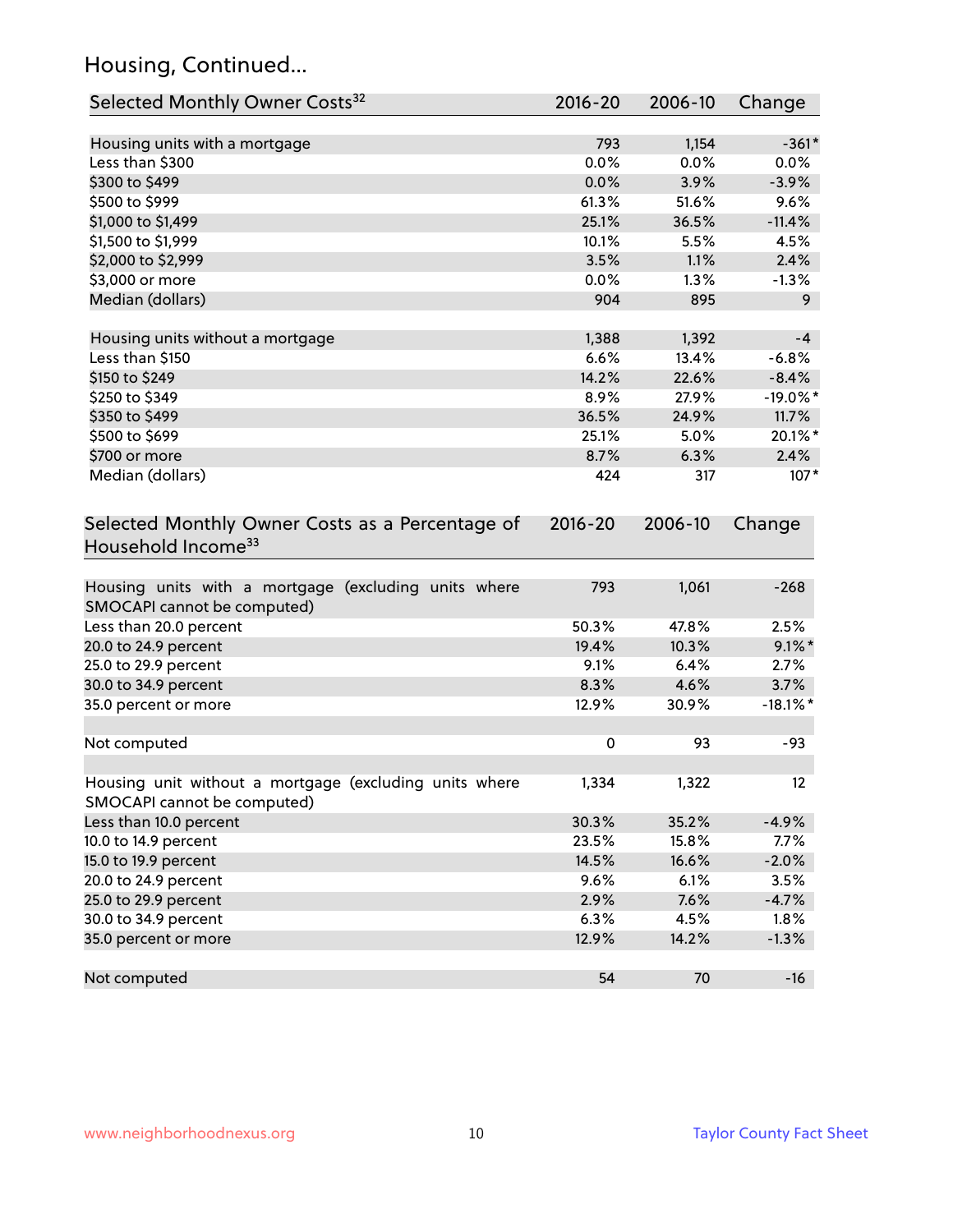# Housing, Continued...

| Gross Rent <sup>34</sup>                                                       | 2016-20     | 2006-10 | Change    |
|--------------------------------------------------------------------------------|-------------|---------|-----------|
|                                                                                |             |         |           |
| Occupied units paying rent                                                     | 1,249       | 751     | 498*      |
| Less than \$200                                                                | 2.2%        | 10.1%   | $-7.9%$   |
| \$200 to \$499                                                                 | 31.8%       | 45.0%   | $-13.2%$  |
| \$500 to \$749                                                                 | 31.1%       | 30.8%   | 0.4%      |
| \$750 to \$999                                                                 | 21.7%       | 14.1%   | 7.6%      |
| \$1,000 to \$1,499                                                             | 11.4%       | 0.0%    | 11.4%     |
| \$1,500 to \$1,999                                                             | 1.8%        | 0.0%    | 1.8%      |
| \$2,000 or more                                                                | 0.0%        | 0.0%    | 0.0%      |
| Median (dollars)                                                               | 670         | 462     | $208*$    |
| No rent paid                                                                   | 193         | 133     | 60        |
| Gross Rent as a Percentage of Household Income <sup>35</sup>                   | $2016 - 20$ | 2006-10 | Change    |
| Occupied units paying rent (excluding units where GRAPI<br>cannot be computed) | 1,238       | 694     | $544*$    |
| Less than 15.0 percent                                                         | 10.7%       | 8.4%    | 2.4%      |
| 15.0 to 19.9 percent                                                           | 4.0%        | 18.2%   | $-14.2%$  |
| 20.0 to 24.9 percent                                                           | 8.0%        | 14.6%   | $-6.6%$   |
| 25.0 to 29.9 percent                                                           | 9.3%        | 18.0%   | $-8.7%$   |
| 30.0 to 34.9 percent                                                           | 5.5%        | 1.4%    | $4.1\%$ * |
| 35.0 percent or more                                                           | 62.5%       | 39.5%   | 23.0%*    |
| Not computed                                                                   | 204         | 190     | 14        |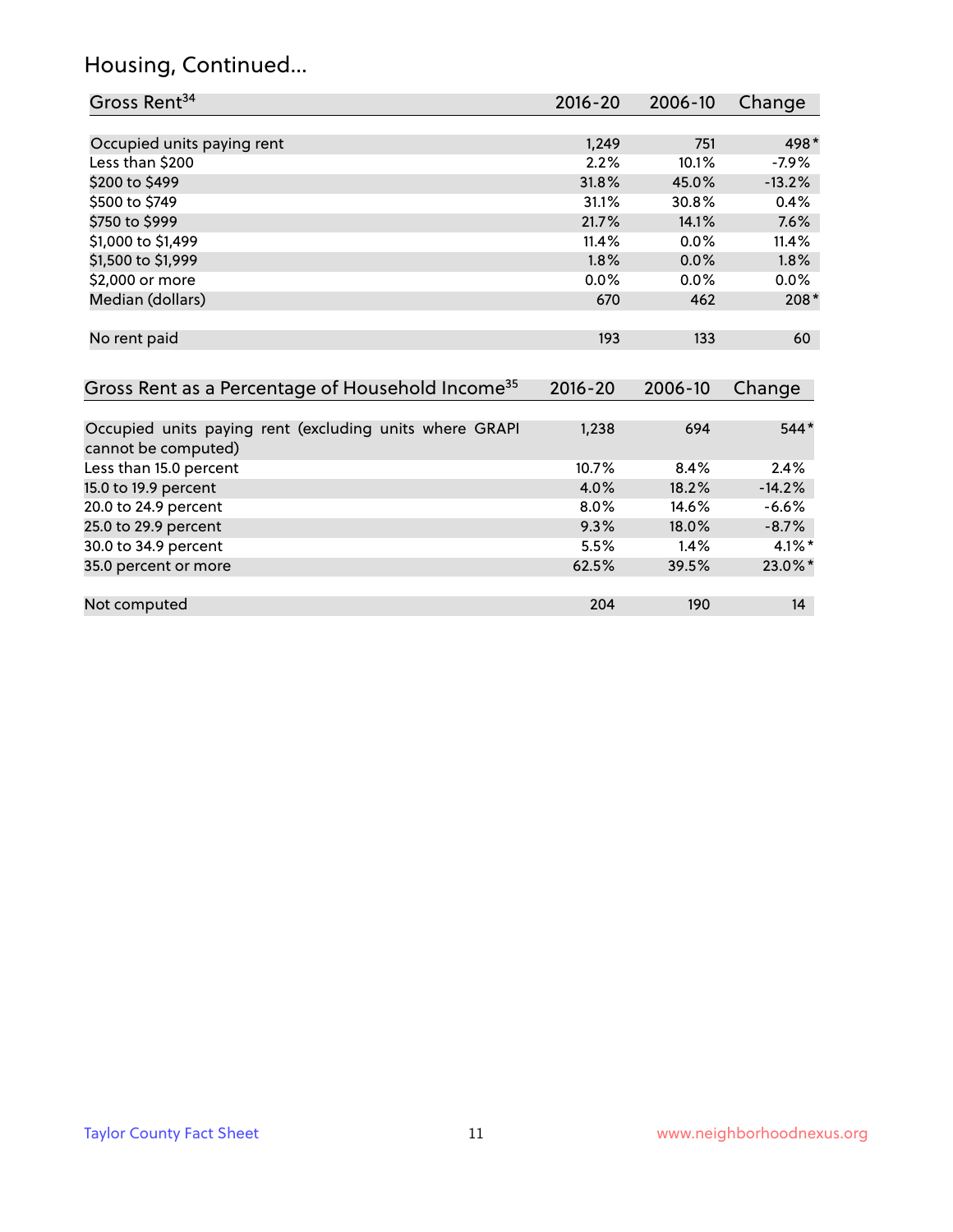# Community Involvement

| Voter Registration and Turnout <sup>36</sup> | 2020  |
|----------------------------------------------|-------|
|                                              |       |
| Active registered voters                     | 5.349 |
| Number voted in Presidential election        | 3,805 |
| Percent voted in Presidential election       | 71.1% |

## Transportation

| Commuting to Work <sup>37</sup>           | $2016 - 20$ | 2006-10 | Change  |
|-------------------------------------------|-------------|---------|---------|
|                                           |             |         |         |
| Workers 16 years and over                 | 2,914       | 2,642   | 272     |
| Car, truck, or van - drove alone          | 86.9%       | 80.9%   | 5.9%    |
| Car, truck, or van - carpooled            | 9.2%        | 14.3%   | $-5.1%$ |
| Public transportation (excluding taxicab) | $0.0\%$     | $0.0\%$ | $0.0\%$ |
| Walked                                    | 0.2%        | 1.1%    | $-0.9%$ |
| Other means                               | 1.4%        | 1.4%    | $-0.1%$ |
| Worked at home                            | 2.4%        | 2.2%    | 0.1%    |
|                                           |             |         |         |
| Mean travel time to work (minutes)        | 27.2        | 25.9    | 1.3     |
|                                           |             |         |         |
| Vehicles Available <sup>38</sup>          | $2016 - 20$ | 2006-10 | Change  |
|                                           |             |         |         |
| Occupied housing units                    | 3,623       | 3,430   | 193     |
| No vehicles available                     | 8.6%        | 7.4%    | $1.3\%$ |
| 1 vehicle available                       | 43.1%       | 42.5%   | 0.7%    |
| 2 vehicles available                      | 27.6%       | 31.5%   | $-3.9%$ |
| 3 or more vehicles available              | 20.6%       | 18.6%   | $2.0\%$ |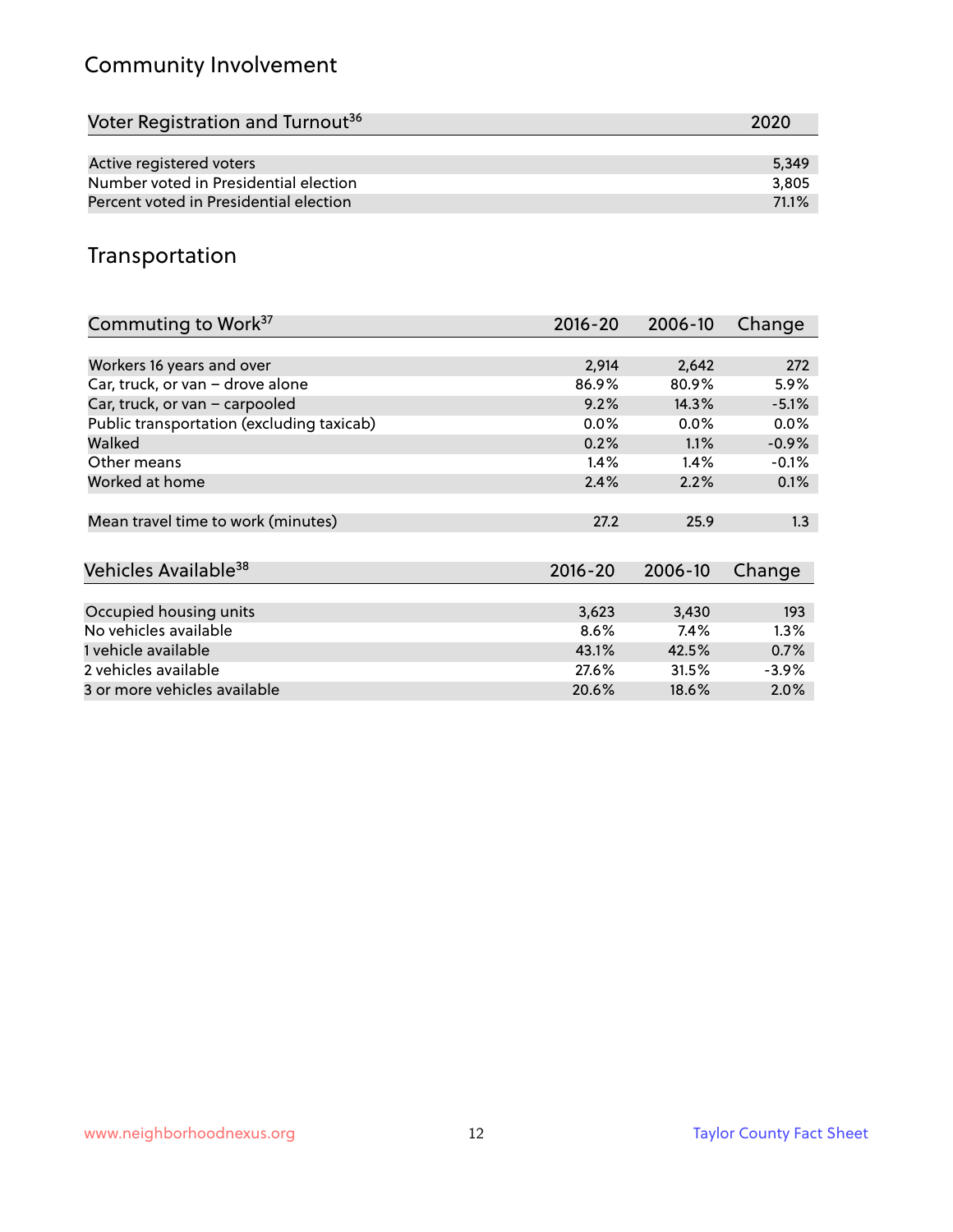#### Health

| Health Insurance coverage <sup>39</sup> | 2016-20 |
|-----------------------------------------|---------|
|-----------------------------------------|---------|

| Civilian Noninstitutionalized Population                | 7,989 |
|---------------------------------------------------------|-------|
| With health insurance coverage                          | 84.5% |
| With private health insurance coverage                  | 52.1% |
| With public health coverage                             | 45.2% |
| No health insurance coverage                            | 15.5% |
| Civilian Noninstitutionalized Population Under 19 years | 1,705 |
| No health insurance coverage                            | 7.3%  |
| Civilian Noninstitutionalized Population 19 to 64 years | 4,667 |
| In labor force:                                         | 3,079 |
| Employed:                                               | 2,966 |
| With health insurance coverage                          | 81.4% |
| With private health insurance coverage                  | 22.1% |
| With public coverage                                    | 3.3%  |
| No health insurance coverage                            | 18.6% |
| Unemployed:                                             | 113   |
| With health insurance coverage                          | 30.1% |
| With private health insurance coverage                  | 22.1% |
| With public coverage                                    | 8.0%  |
| No health insurance coverage                            | 69.9% |
| Not in labor force:                                     | 1,588 |
| With health insurance coverage                          | 72.4% |
| With private health insurance coverage                  | 28.1% |
| With public coverage                                    | 58.8% |
| No health insurance coverage                            | 27.6% |

| <b>Health Factors</b> | <b>Most Recent</b> |
|-----------------------|--------------------|
|                       |                    |

| Premature Death (YPLL before age 75 per 100,000 population, age-adjusted) <sup>40</sup> | 9.541.2 |
|-----------------------------------------------------------------------------------------|---------|
| Average number of Physically Unhealthy Days <sup>41</sup>                               | 5.8     |
| Average number of Mentally Unhealthy Days <sup>42</sup>                                 | 6.1     |
| Low Birthweight Births <sup>43</sup>                                                    | 11.2%   |
| Diabetes Prevalence <sup>44</sup>                                                       | 15.4%   |
| HIV Prevalence (per 100,000 population) <sup>45</sup>                                   | 477.6   |
| Rate, Deduplicated ER Visits for Asthma, Ages 0-17 <sup>46</sup>                        | 586.9   |